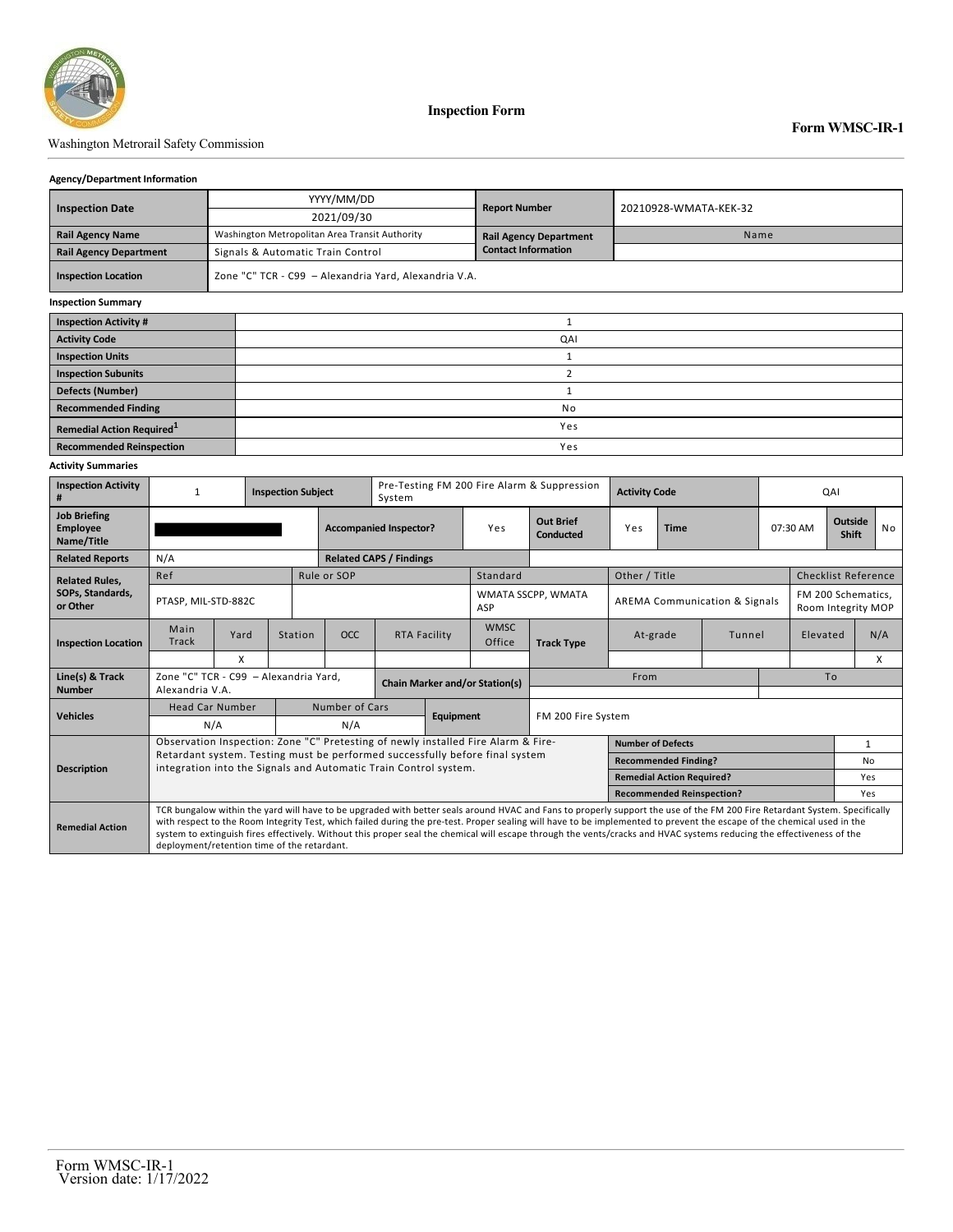

# Washington Metrorail Safety Commission

# Photos:



Picture11.png

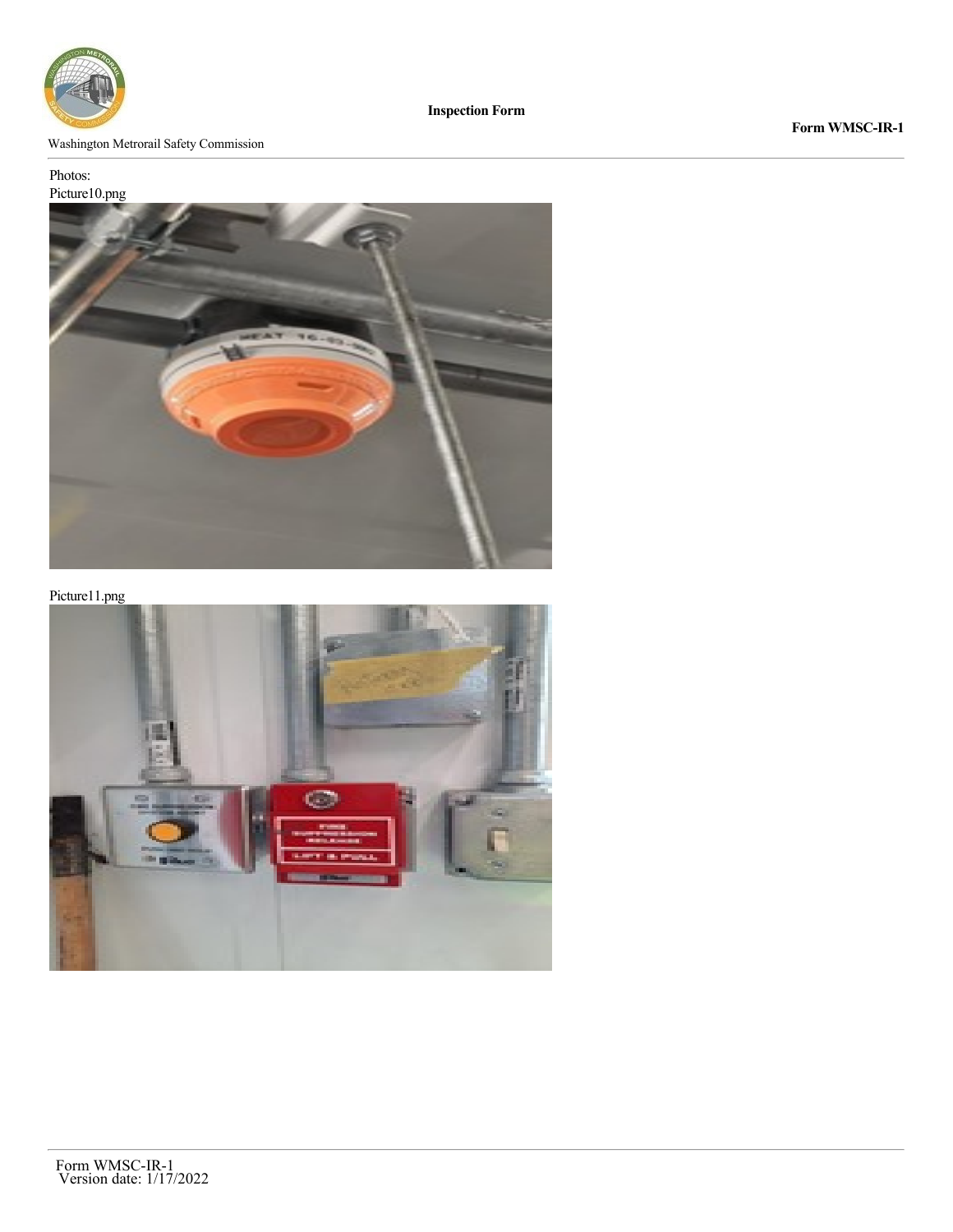

Washington Metrorail Safety Commission

**Form WMSC-IR-1**

# Picture12.png



Picture13.png

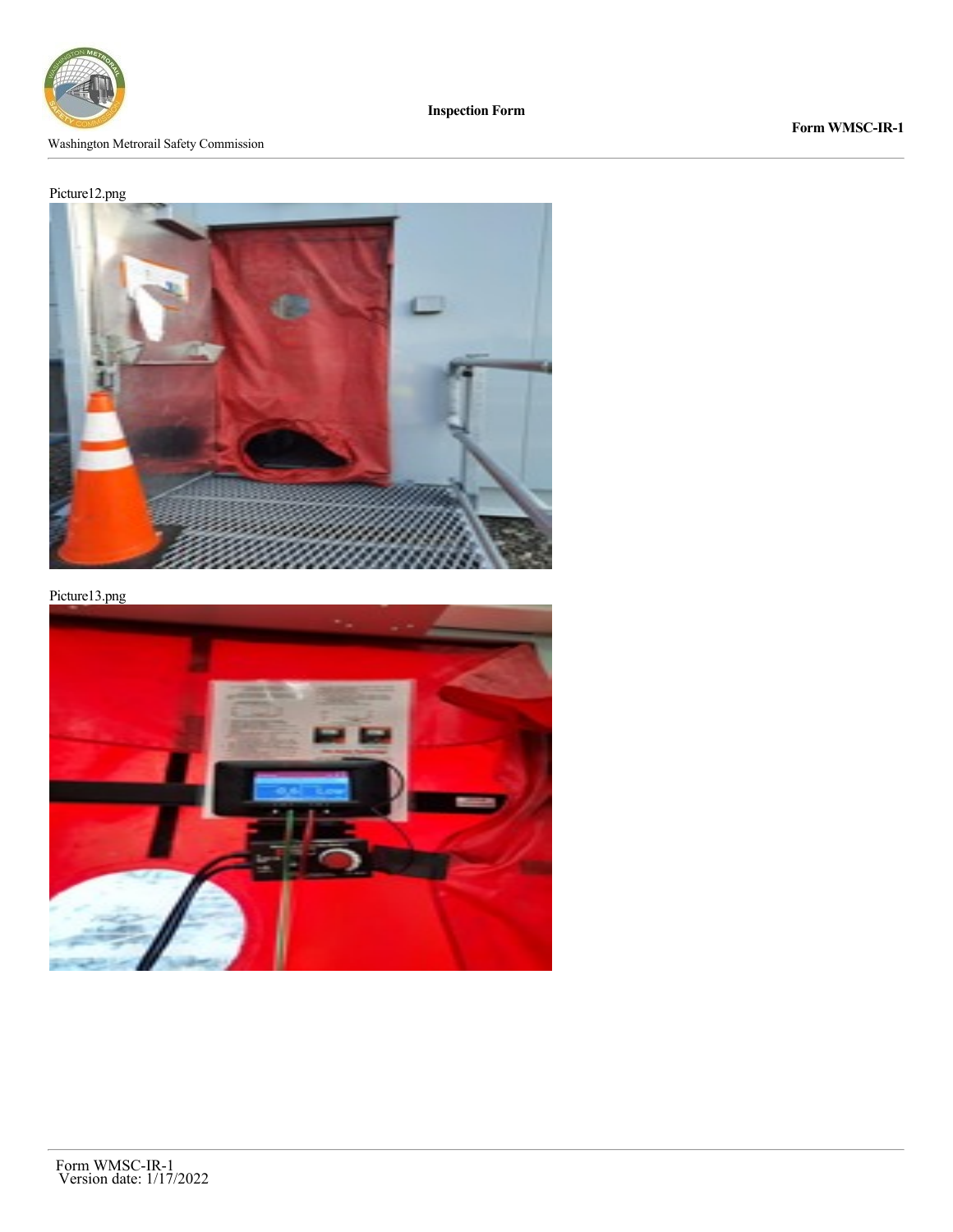

#### Washington Metrorail Safety Commission

**Form WMSC-IR-1**

# Picture14.png



Picture15.png

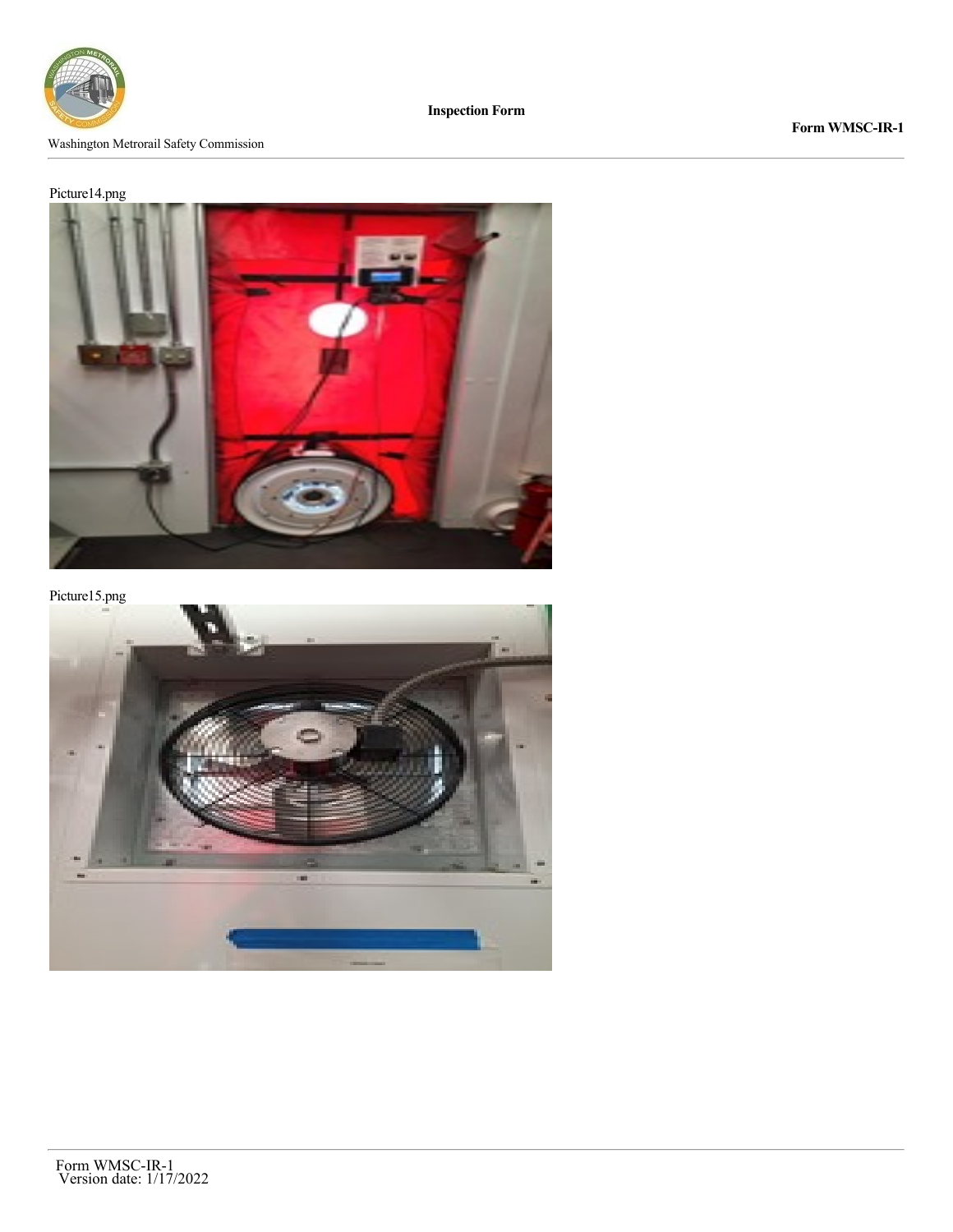

**Form WMSC-IR-1**

# Picture2.png



Picture3.png

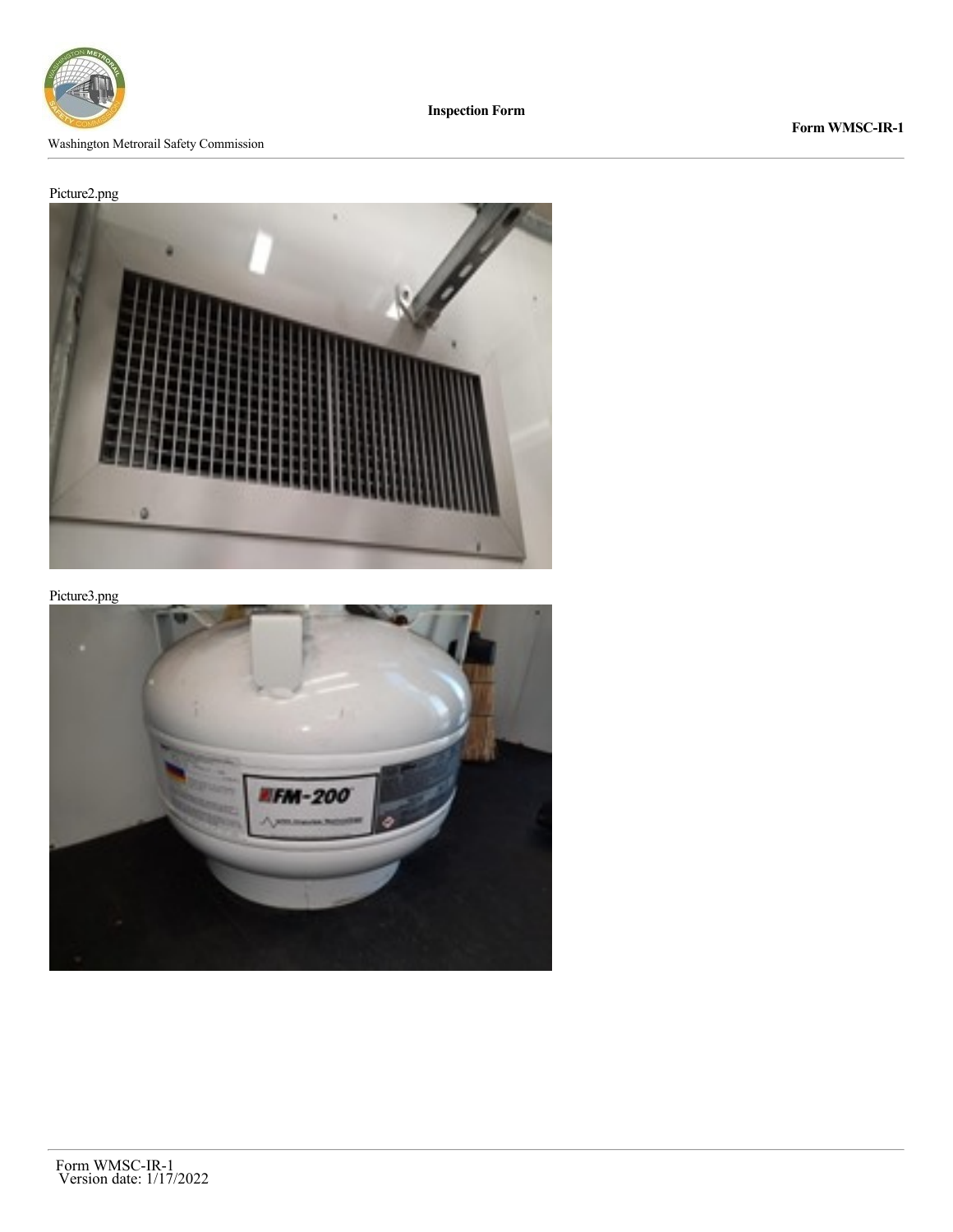

Washington Metrorail Safety Commission

**Form WMSC-IR-1**

# Picture4.png



Picture5.png

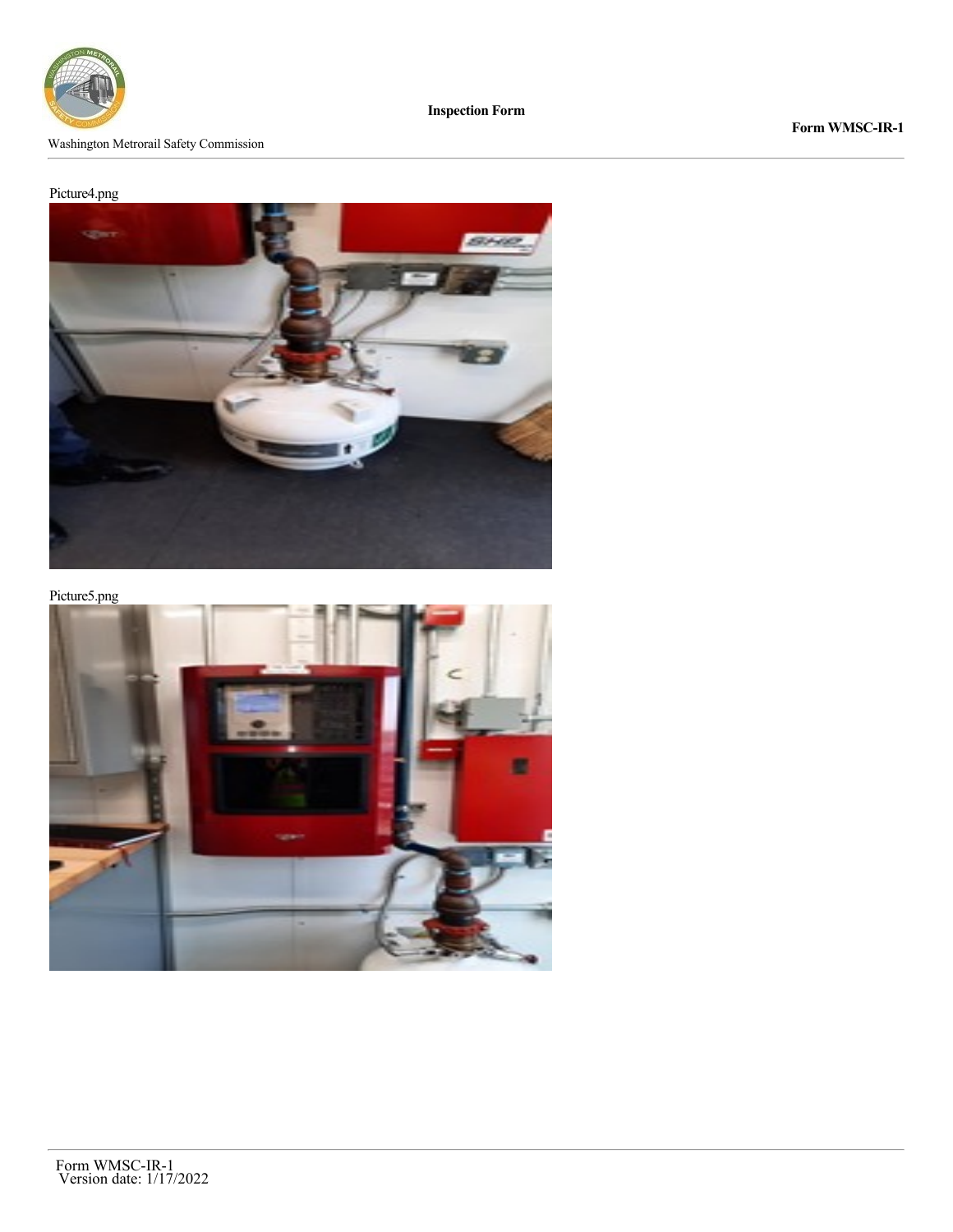

#### Washington Metrorail Safety Commission

# **Form WMSC-IR-1**

# Picture6.png



Picture7.png